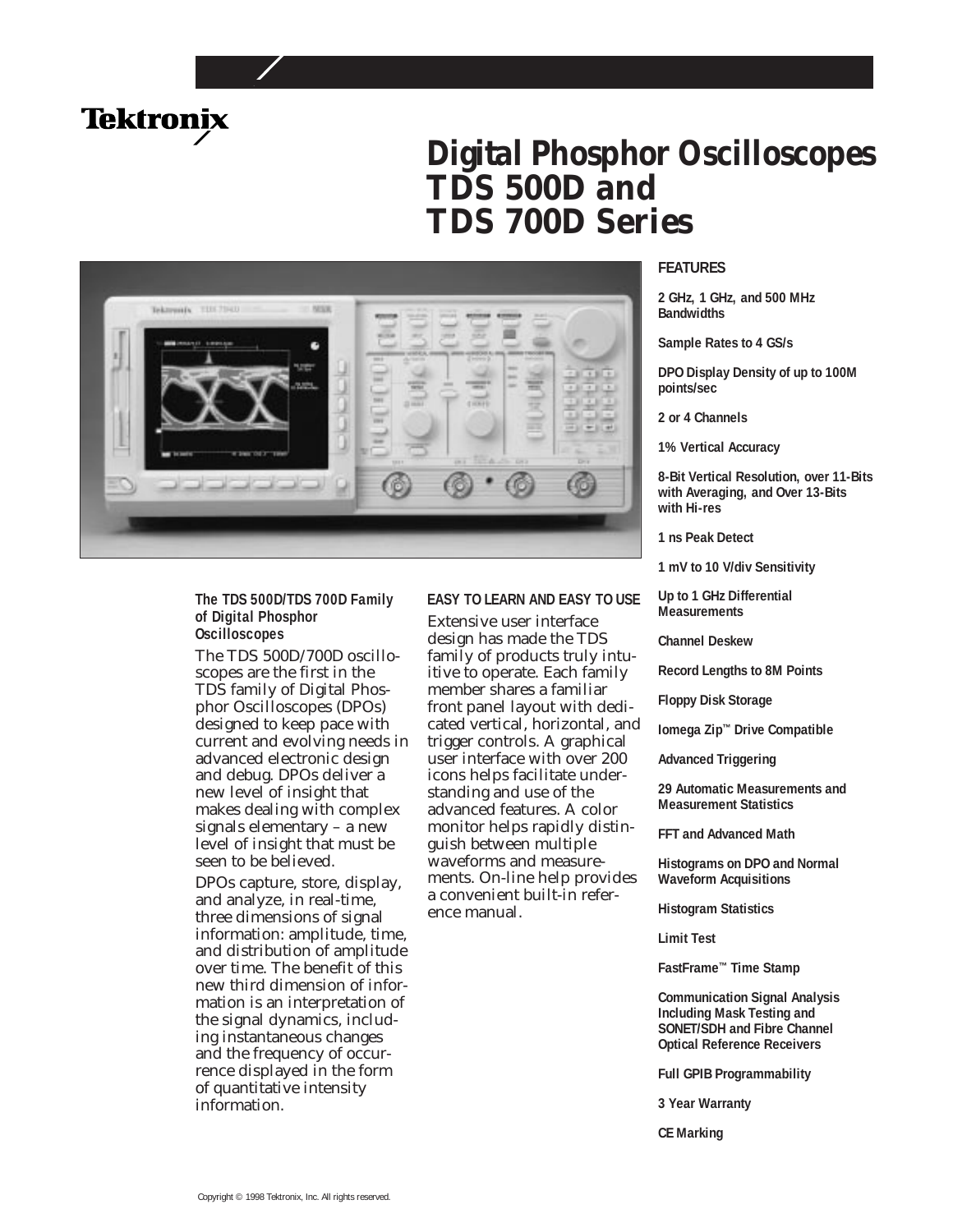

*A traditional DSO is unable to display the details and dynamic changes of this composite video waveform.*



*The same composite video signal, captured with a Digital Phosphor Oscilloscope, shows all the details of this complex waveform, in real-time.*

## **HIGH FIDELITY SIGNAL ACQUISITION**

The high waveform capture rate of the TDS 500D/700D DPO series, together with its high bandwidth and sample rate, delivers instantaneous signal feedback to show the true signals that other scopes may be missing. The DPO acquisition acquires up to 1000 times more data than typical DSOs, allowing the capture of complex signals, reducing debugging times from hours to seconds.

Channels can be transparently combined to achieve higher sample rates and longer record lengths. The record length can be optionally increased to 8M points, providing a high-resolution representation of the signal over a long period of time.

All of the TDS products provide wide dynamic range, flat response, fast overdrive recovery, calibrated DC offset, 1 mV/div sensitivity (10 mV/div maximum sensitivity on TDS 794D), 1 ns peak detect, and internal calibration.

## **POWERFUL AND FLEXIBLE TRIGGERING**

In addition to basic triggering such as edge and pulsewidth, these Digtial Phosphor Oscilloscopes have several trigger modes tailored for specific design and debug applications. Logic and pulse triggers, including setup/hold, glitch, slew rate, and timeout triggers, capture hard-to-catch digital design problems. The optional video trigger provides line and field selection for NTSC, PAL, and HDTV standards. The optional communications trigger capability addresses needs to acquire a wide variety of AMI, CMI, NRZ, and Ethernet communication signals.

## **ADVANCED PERFORMANCE FEATURES**

# **Digital Phosphor**

**Oscilloscopes** provide three dimensions of signal information including amplitude, time, and the distribution of amplitude over time; in the form of quantitative intensity information. The resulting information-rich display enables the user's eye to integrate the subtle patterns and variations of actual signal behavior.

**Color –Grading** displays historical information that has been acquired over time. This is especially powerful when used in DPO operation, where the colors show relatively how often random events occur.

**Automatic Measurements** eliminate the need for manually measuring the waveform against the graticule or with cursors. Measurement gating, (gating not available for DPO operation) allows the user to select a specific part of the live waveform for measurement. Measurement statistics (min, max, mean, and standard deviation), give additional information about the variations in the measurements over time (for example, worst case excursions), increasing the confidence in the quality of the measurements.

**Waveform Histograms** allow the examination of the statistical nature of the signal. Horizontal histograms, which are useful for evaluating signal jitter, sample the waveform within a specified region, sort the values into time bins, and plot the accumulated bin values versus time. Vertical histograms, which are useful for evaluating signal noise, sample the waveform within a specified region, sort the values into amplitude bins, and plot the accumulated bin val-<u>e</u><br>ues versus amplitude.

For histograms of DPO acquisitions (both live and stored), the specified region can be repositioned and will update to reflect the underlying 3 dimensional data base (32 bits in shallow mode, 64 bits in deep mode).

## **Communication Mask**

**Testing** (available as an option) allows mask compliance testing of a wide variety of communication signals to industry standards. Specialized measurement accessories, unique trigger modes, built-in optical reference receiver filters, mask autoset, and mask violation counting make these measurements easily and repeatably.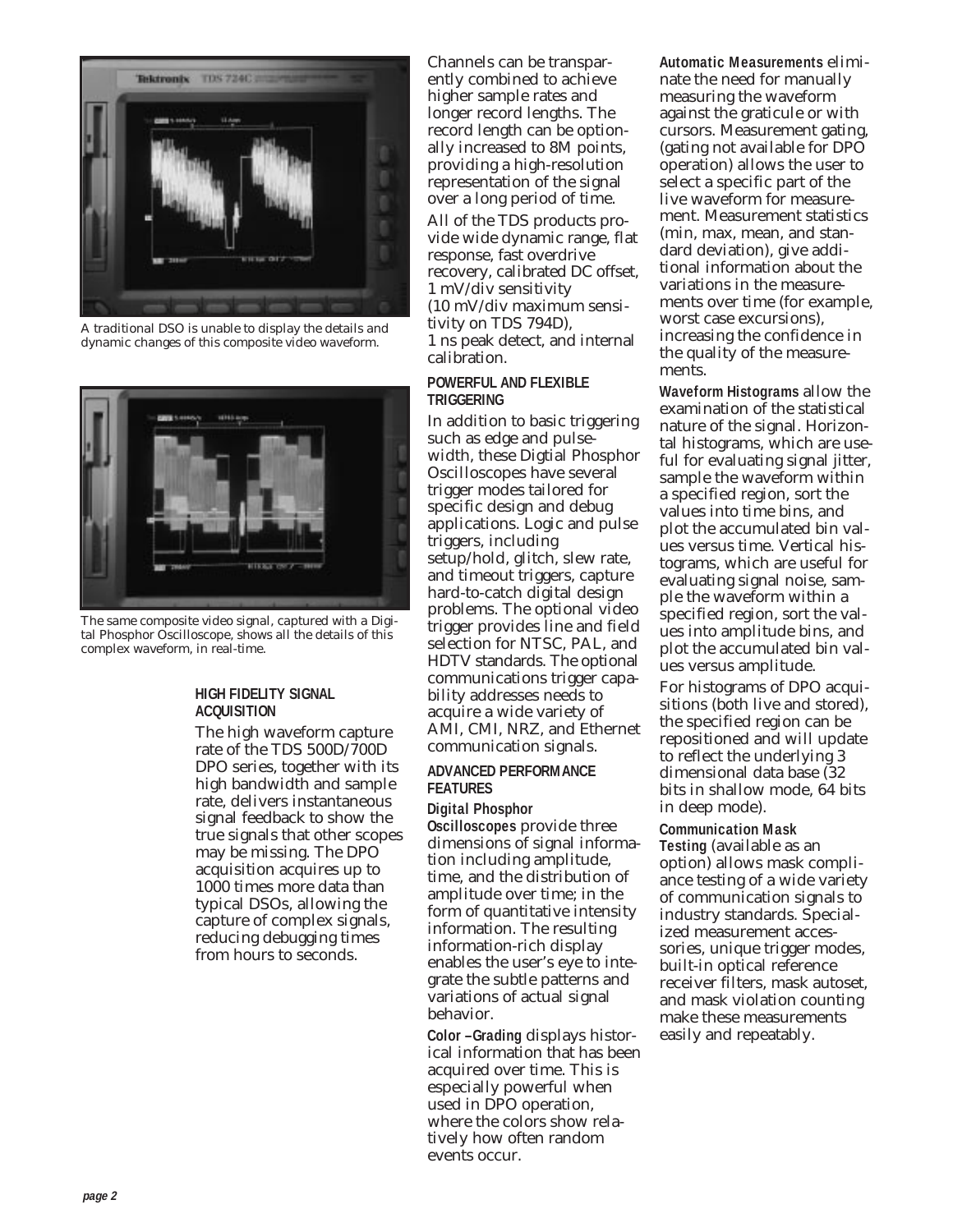

*The horizontal histogram of the selected region of the waveform shows the character of a metastable flip-flop output.*



*A SONET/SDH (OC-3/STM-1) signal is compared with the standard mask, showing a compliant waveform.*

## **COMPLEMENTARY MEASUREMENT ACCESSORIES**

Tektronix provides a wide range of measurement accessories optimized for the TDS family. These accessories are designed to operate via the TEKPROBE® interface, which provides power and automatic scaling, to complete the DPO measurement solutions.

**Active Probes** such as the P6217 and P6245 active probes were designed specifically for the DPO products. For example, the P6217 is capable of achieving the full 2 GHz bandwidth on a TDS 794D, while providing low loading. **The P6339A Buffered Passive Probe** is designed to provide high impedance 500 MHz general purpose probing capabilities for the TDS 794D.

**Optical-to-Electrical Converters (P6701B, P6703B)** allow convenient analysis of optical transmission signals with the oscilloscope to standard wavelengths for SONET/SDH and Fibre Channel.

**High-bandwidth Differential Probes (P6246, P6247)** enable high bandwidth (up to 1 GHz) differential measurements while maintaining high common-mode rejection.

**Current Probes** such as the TCP202 and **High-Voltage Differential Probes** such as the P5205 and P5210 allow safe, high-power measurements. Direct Probe Readouts use information from the probes to display measurements in units of Amps, Volts, and Watts.

## **SOPHISTICATED DOCUMENTATION**

Save screen displays in a number of standard desktop publishing formats to the internal 3.5 in. DOS-compatible floppy disk drive. Transfer the disk to a PC for import into word processing applications. Make hardcopies directly to monochrome or color printers and plotters connected to the computer network (LAN), GPIB, RS-232, or Centronics ports, or acquire waveforms, screen displays, and scope settings using Tektronix WaveStar<sup>™</sup> software running on a PC interfaced to the GPIB port.

# **TDS 500D/700D Series Timebase System**

|                        | <b>TDS 794D</b>                                             | <b>TDS 784D/TDS 580D</b>                        | TDS 754D / TDS 724D /<br><b>TDS 540D/TDS 520D</b> |  |
|------------------------|-------------------------------------------------------------|-------------------------------------------------|---------------------------------------------------|--|
| <b>Time Bases</b>      | Main, delayed                                               | Main, delayed                                   | Main, delayed                                     |  |
| Time Base Range        | 200 ps to 10 s/div                                          | 200 ps to 10 s/div                              | 500 ps to 10 s/div                                |  |
| Time Base Accuracy     | $\pm 25$ ppm<br>(over any interval $\geq$ 1 ms)             | $\pm 25$ ppm<br>(over any interval $\geq$ 1 ms) | $\pm 25$ ppm<br>(over any interval $\geq$ 1 ms)   |  |
| Pre-trigger Position   | 0% to 100%<br>0% to 100%<br>of any record<br>of any record  |                                                 | 0% to 100%<br>of any record                       |  |
| Delay Between Channels | $\leq$ 50 ps (any 2 channels with equal V/div and coupling) |                                                 |                                                   |  |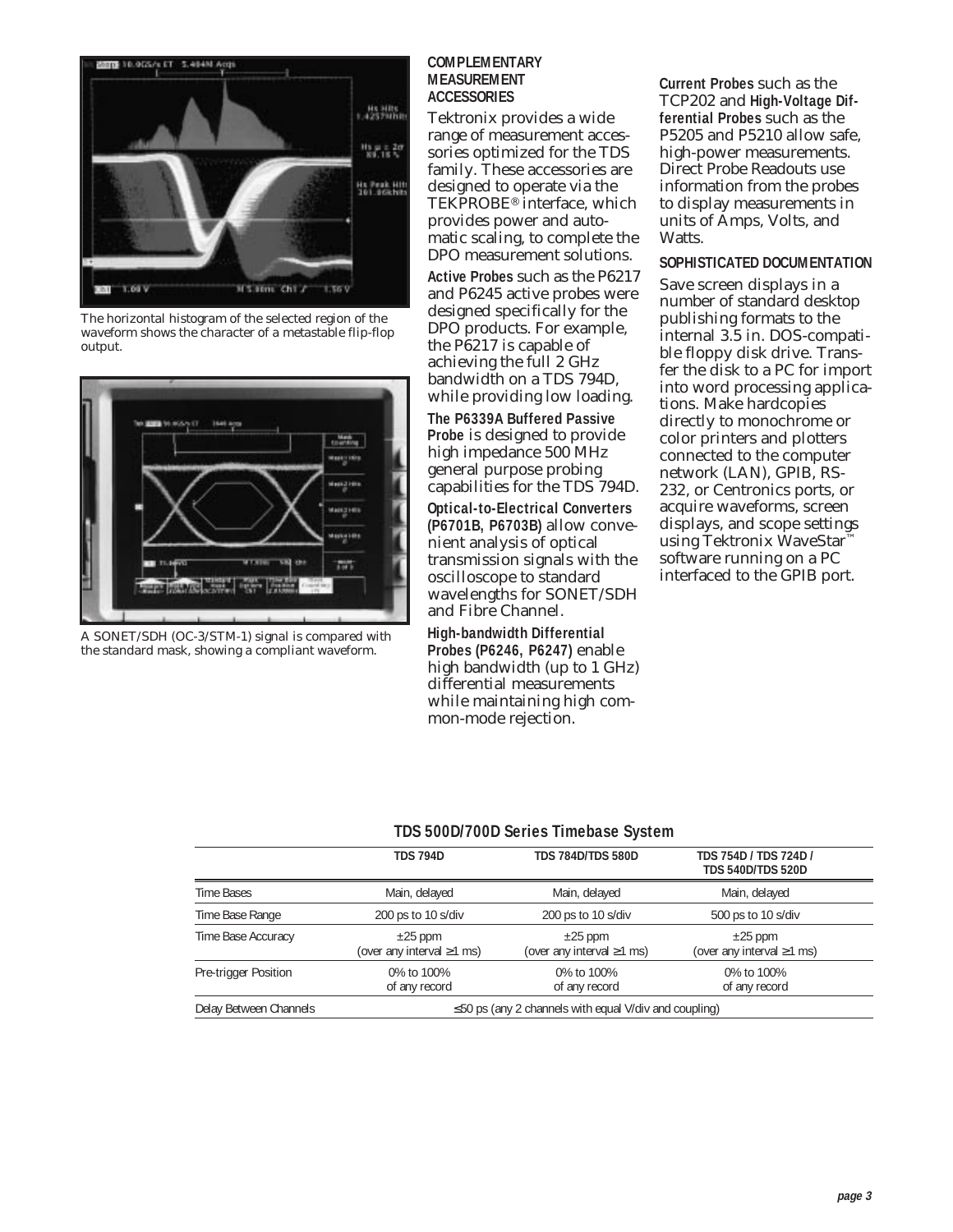# **TDS 500D/700D Series Electrical Characteristics**

|                                           | <b>TDS 794D</b>                           | <b>TDS 784D</b>                 | <b>TDS 754D</b>                                            | <b>TDS 724D</b>                           | <b>TDS 580D</b>                           | <b>TDS 540D</b>                           | <b>TDS 520D</b>                           |
|-------------------------------------------|-------------------------------------------|---------------------------------|------------------------------------------------------------|-------------------------------------------|-------------------------------------------|-------------------------------------------|-------------------------------------------|
| Bandwidth                                 | $2 GHz*5$                                 | $1$ GHz $*1$                    | 500 MHz <sup>*2</sup>                                      | 500 MHz <sup>*2</sup>                     | 1 $GHz*4$                                 | 500 MHz <sup>*2</sup>                     | 500 MHz <sup>*2</sup>                     |
| # Channels                                | 4                                         | 4                               | 4                                                          | $2 + 2$ aux.                              | 4                                         | 4                                         | $2 + 2$ aux.                              |
| # Samplers                                | 4                                         | 4                               | 4                                                          | 2                                         | 4                                         | 4                                         | 2                                         |
| Max Real-time Sample Rate                 |                                           |                                 |                                                            |                                           |                                           |                                           |                                           |
| 1 channel                                 | $4$ GS/s                                  | 4 GS/s                          | $2$ GS/s                                                   | $2$ GS/s                                  | 4 GS/s                                    | $2$ GS/s                                  | $2$ GS/s                                  |
| 2 channels                                | $2$ GS/s                                  | $2$ GS/s                        | $2$ GS/s                                                   | $1$ GS/s                                  | $2$ GS/s                                  | $2$ GS/s                                  | $1$ GS/s                                  |
| 3-4 channels                              | $1$ GS/s                                  | $1$ GS/s                        | $1$ GS/s                                                   | <b>NA</b>                                 | $1$ GS/s                                  | $1$ GS/s                                  | <b>NA</b>                                 |
| Equivalent-time Sample Rate 250 GS/s max. |                                           | 250 GS/s max.                   | 100 GS/s max.                                              | 100 GS/s max.                             | 250 GS/s max.                             | 100 GS/s max.                             | 100 GS/s max.                             |
| Maximum Record Length                     |                                           |                                 |                                                            |                                           |                                           |                                           |                                           |
| 1 channel                                 | 50 K<br>(opt. 1M: 500 K,<br>opt. 2M: 8 M) | 50 K<br>opt. 2M: 8 M)           | 50 K<br>(opt. 1M: 500 K, (opt. 1M: 500 K,<br>opt. 2M: 8 M) | 50 K<br>(opt. 1M: 250 K,<br>opt. 2M: 4 M) | 50 K<br>(opt. 1M: 500 K,<br>opt. 2M: 8 M) | 50 K<br>(opt. 1M: 500 K,<br>opt. 2M: 8 M) | 50 K<br>(opt. 1M: 250 K,<br>opt. 2M: 4 M) |
| 2 channels                                | 50 K<br>(opt. 1M: 250 K,<br>opt. 2M: 4 M) | 50 K<br>opt. $2M: 4M$           | 50 K<br>(opt. 1M: 250 K, (opt. 1M: 250 K,<br>opt. 2M: 4 M) | 50 K<br>(opt. 1M: 130 K.<br>opt. 2M: 2 M) | 50 K<br>(opt. 1M: 250 K.<br>opt. 2M: 4 M) | 50 K<br>(opt. 1M: 250 K.<br>opt. 2M: 4 M) | 50 K<br>(opt. 1M: 130 K,<br>opt. 2M: 2 M) |
| 3-4 channels                              | 50 K<br>(opt. 1M: 130 K,<br>opt. 2M: 2 M) | 50 K<br>opt. 2M: 2 M)           | 50 K<br>(opt. 1M: 130 K, (opt. 1M: 130K,<br>opt. 2M: 2 M)  | <b>NA</b>                                 | 50 K<br>(opt. 1M: 130 K,<br>opt. 2M: 2 M) | 50 K<br>(opt. 1M: 130 K,<br>opt. 2M: 2 M) | <b>NA</b>                                 |
| Max Sample Rate Window*3                  | 2 <sub>ms</sub>                           | 2 <sub>ms</sub>                 | 4 ms                                                       | 2 <sub>ms</sub>                           | 2 <sub>ms</sub>                           | 4 ms                                      | 2 <sub>ms</sub>                           |
| Display                                   | NuColor <sup>™</sup><br>Display           | NuColor <sup>™</sup><br>Display | NuColor <sup>™</sup><br>Display                            | NuColor <sup>™</sup><br>Display           | monochrome                                | monochrome                                | monochrome                                |

*\*1 In 50* Ω *mode: 5 mV/div: 750 MHz, 2 mV/div: 600 MHz, 1 mV/div: 500 MHz. Make phrasing same as Reduce the upper bandwidth frequencies by 5 MHz for each* 

*degree C above 30 °C.*

*\*2 In 50* Ω *mode: 1 mV/div: 450 MHz. Reduce the upper bandwidth frequencies by 2.5 MHz for each degree C above 30 °C.*

*\*3 Single-channel operating at full sample rate and maximum record length (Opt. 2M).*

*\*4* ≥ *10 mV/div in 50* Ω *mode.*

*\*5 reduce for upper bandwidth frequency by 10 MHz °C above 30°C.*

# **ACQUISITION MODES Characteristics**

| S                                                                                                                                                                                                                                                                                                                                                                                                                                                                                                                  |                       | <b>Single Sequence - Use RUN/STOP button</b>                                                                                                                                                                                                                                                                                                                                                                                                                                                                                                        |
|--------------------------------------------------------------------------------------------------------------------------------------------------------------------------------------------------------------------------------------------------------------------------------------------------------------------------------------------------------------------------------------------------------------------------------------------------------------------------------------------------------------------|-----------------------|-----------------------------------------------------------------------------------------------------------------------------------------------------------------------------------------------------------------------------------------------------------------------------------------------------------------------------------------------------------------------------------------------------------------------------------------------------------------------------------------------------------------------------------------------------|
| <b>DPO -</b> Captures and displays complex<br>waveforms, random events, and subtle<br>patterns in actual signal behavior. By                                                                                                                                                                                                                                                                                                                                                                                       |                       | to capture a single triggered acquisition at a<br>time, which may be automatically saved to<br>NVRAM with AutoSave.                                                                                                                                                                                                                                                                                                                                                                                                                                 |
| acquiring up to 100M points/sec TDS 794D,<br>TDS 784D, TDS 754D, TDS 580D, TDS 540D<br>(50M points/sec; TDS 724D and TDS 520D)<br>DPOs are able to provide 3 dimensions of<br>signal information, in real-time; amplitude,<br>time, and the distribution of amplitude over<br>time. The DPX <sup>™</sup> Waveform Imaging Proces-<br>sor automatically selects record lengths<br>between 500 and 500,000 points and sam-<br>ple rate up to 1 GS/s, based on horizontal<br>time base setting, to optimize displayed | <b>TRIGGER SYSTEM</b> | Triggers - Main and delayed.<br>Main Trigger Modes - Auto, Normal, Single.<br><b>Delayed Trigger - Delayed by time, events,</b><br>or events and time.<br>Time Delay Range $-16$ ns to 250 s.<br><b>Events Delay Range - 1 to 9,999,999 events.</b><br><b>External Rear Input – </b> $\geq$ 1.5 k $\Omega$ ; Max input<br>voltage is $\pm 20$ V (DC + peak AC).                                                                                                                                                                                     |
| sample density.                                                                                                                                                                                                                                                                                                                                                                                                                                                                                                    | <b>TRIGGER TYPES</b>  |                                                                                                                                                                                                                                                                                                                                                                                                                                                                                                                                                     |
| <b>Peak Detect - High frequency and random</b><br>glitch capture. Captures glitches of 1 ns<br>using acquisition hardware at all real-time<br>sampling rates.                                                                                                                                                                                                                                                                                                                                                      |                       | EDGE (Main and Delayed) -<br>Conventional level-driven trigger. Positive or<br>negative slope on any channel or rear panel<br>auxiliary input. Coupling selections: DC, AC,<br>noise reject, HF reject, LF reject.                                                                                                                                                                                                                                                                                                                                  |
| Sample - Sample data only.<br><b>Envelope - Max/min values acquired over</b><br>one or more acquisitions.<br>Average - Waveform data from 2 to 10,000<br>(selectable) is averaged.<br>Hi-res - Vertical resolution improvement<br>and noise reduction on low-frequency signal<br>$(e.g., 12-Bits typical)$ .<br>FastFrame™ Time Stamp - Acquisition<br>memory size segmentable with trigger rate<br>up to 80,000 per second from 50 to 5,000<br>points per frame (independent of the num-<br>ber of channels).     |                       | LOGIC (Main) -<br>PATTERN: Specifies a logical combination<br>(AND, OR, NAND, NOR) of the four input<br>channels (high, low, don't care). Trigger<br>when pattern stays true or false for a speci-<br>fied time.<br>STATE: Any logical pattern of channels 1, 2,<br>and 3 (AUX1 on 2-CH products) plus a<br>clock edge on channel 4 (AUX2 on 2-CH<br>products). Triggerable on rising or falling<br>clock edge.<br>SETUP/HOLD: Trigger on violations of both<br>setup time and hold time between clock and<br>data which are on two input channels. |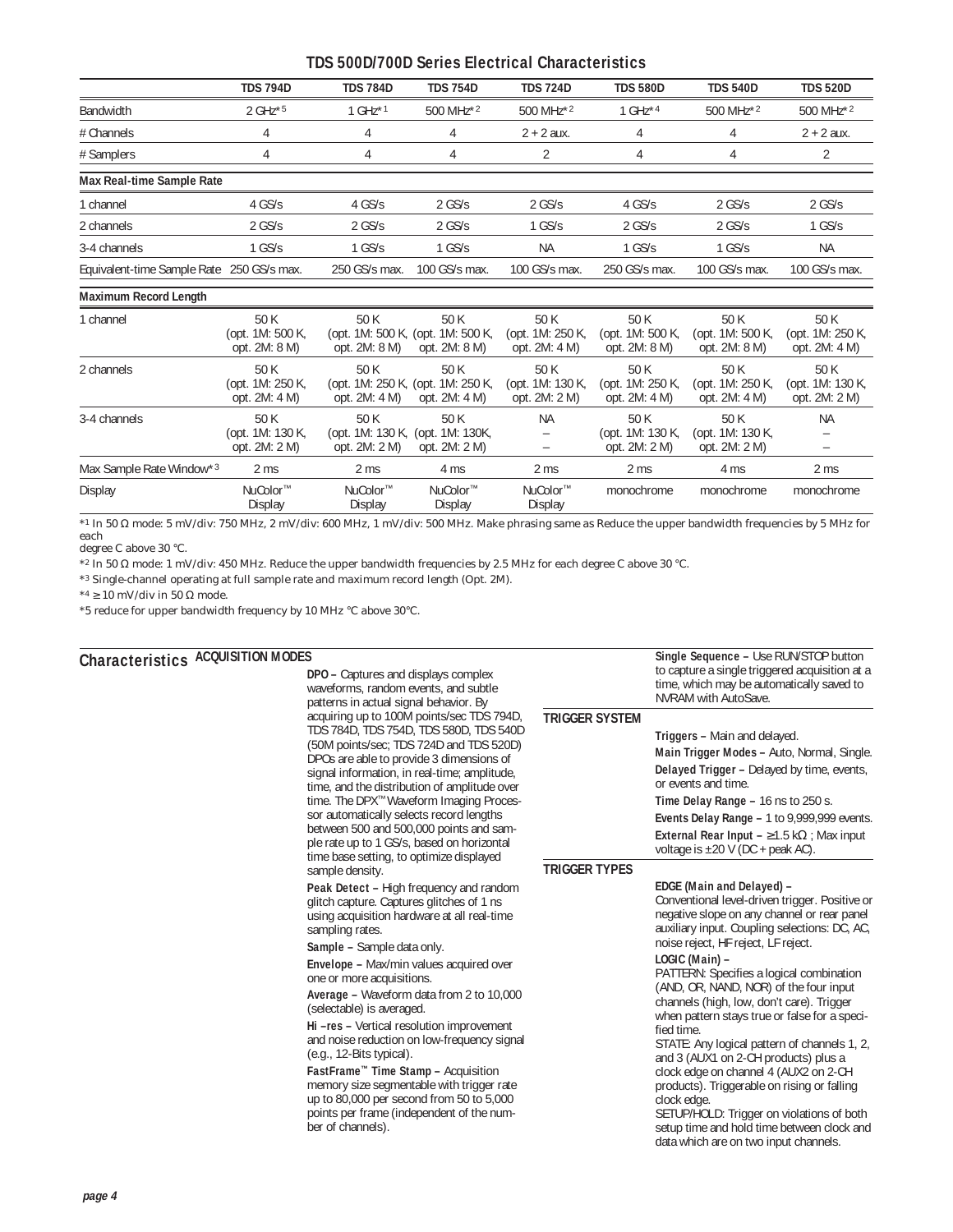# **TDS 500D/700D Series Vertical System**

|                                   | <b>TDS 794D</b>                                                                                                                                                                                                                                                                                                              | <b>TDS 784D</b>                                                                                                                                    | <b>TDS 754D</b>                                                                                                       | <b>TDS 724D</b>                                                                                                  | <b>TDS 580D</b>                                                                                                | <b>TDS 540D</b>                                                                                                  | <b>TDS 520D</b>                                                                                                  |
|-----------------------------------|------------------------------------------------------------------------------------------------------------------------------------------------------------------------------------------------------------------------------------------------------------------------------------------------------------------------------|----------------------------------------------------------------------------------------------------------------------------------------------------|-----------------------------------------------------------------------------------------------------------------------|------------------------------------------------------------------------------------------------------------------|----------------------------------------------------------------------------------------------------------------|------------------------------------------------------------------------------------------------------------------|------------------------------------------------------------------------------------------------------------------|
| Sensitivity                       | 10 mV/div to<br>1 V/div<br>$(50 \Omega \text{ mode})$                                                                                                                                                                                                                                                                        | 1 mV/div to 10 V/div (1 meg ohm mode), 1 mV/div to 1 V/div (50 $\Omega$ mode)<br>(TDS 784D, TDS 754D, TDS 724D, TDS 580D, TDS 540D, TDS 520D only) |                                                                                                                       |                                                                                                                  |                                                                                                                |                                                                                                                  |                                                                                                                  |
| DC Gain Accuracy                  | ±1.0%<br>$(\pm 0.7\%$ typical)                                                                                                                                                                                                                                                                                               | ±1.0%<br>$(\pm 0.7\%$ typical)                                                                                                                     | ±1.0%<br>$(\pm 0.7\%$ typical)                                                                                        | ±1.0%<br>$(\pm 0.7\%$ typical)                                                                                   | ±1.0%<br>$(\pm 0.7\%$ typical)                                                                                 | ±1.0%<br>$(\pm 0.7\%$ typical)                                                                                   | ±1.0%<br>$(\pm 0.7\%$ typical)                                                                                   |
| Effective Bits (typical)          | 4.5 (2 GHz<br>@ 4 GS/s)<br>9.7 with Hi-res<br>(1 MHz)<br>@ 10 MS/s)                                                                                                                                                                                                                                                          | 5.5 (1 GHz<br>@ 4 GS/s)<br>9.7 with Hi-res<br>(1 MHz)<br>@ 10 MS/s)                                                                                | 6.8 (500 MHz<br>@ 2 GS/s)<br>9.7 with Hi-res<br>(1 MHz<br>@ 10 MS/s)                                                  | 6.5 (490 MHz<br>@ 1 GS/s)<br>9.7 with Hi-res<br>(1 MHz)<br>@ 10 MS/s)                                            | 5.5 (1 GHz<br>@ 4 GS/s)<br>9.7 with Hi-res<br>(1 MHz<br>@ 10 MS/s)                                             | 6.8 (500 MHz<br>@ 2 GS/s)<br>9.7 with Hi-res<br>(1 MHz)<br>@ 10 MS/s)                                            | 6.5 (490 MHz<br>@ 1 GS/s)<br>9.7 with Hi-res<br>(1 MHz)<br>@ 10 MS/s)                                            |
| <b>Vertical Resolution</b>        | 8-Bits (256 levels on 10.24 divisions), >11-Bits with averaging, >13-Bits typical with Hi-res<br>(TDS 794D, TDS 784D, TDS 580D), >12-Bits typical with Hi-res (TDS 754D, TDS 724D, TDS 540D, TDS 520D)                                                                                                                       |                                                                                                                                                    |                                                                                                                       |                                                                                                                  |                                                                                                                |                                                                                                                  |                                                                                                                  |
| <b>Position Range</b>             | ±5<br>divisions                                                                                                                                                                                                                                                                                                              | ±5<br>divisions                                                                                                                                    | ±5<br>divisions                                                                                                       | ±5<br>divisions                                                                                                  | ±5<br>divisions                                                                                                | ±5<br>divisions                                                                                                  | ±5<br>divisions                                                                                                  |
| Offset Range                      | +/-1 V from 1 mV to 100 mV/div, +/-10 V from 101 mV to 1 V/div, +/-100 V from 1.01 V to 10 V/div<br>(TDS 784D, TDS 754D, TDS 724D, TDS 580D, TDS 540D, TDS 520D)<br>+/-0.5 V from 10 mV to 50 mV/div, +/-0.25 V from 50.5 mV to 99.5 mV/div,<br>+/-5 V from 100 mV to 500 mV/div, +/-2.5 V from 505 mV to 1 V/div (TDS 794D) |                                                                                                                                                    |                                                                                                                       |                                                                                                                  |                                                                                                                |                                                                                                                  |                                                                                                                  |
| Analog Bandwidth Selections       | Full only                                                                                                                                                                                                                                                                                                                    | 20 MHz.<br>250 MHz, full                                                                                                                           | 20 MHz,<br>250 MHz, full                                                                                              | 20 MHz.<br>250 MHz, full                                                                                         | 20 MHz,<br>250 MHz, full                                                                                       | 20 MHz,<br>250 MHz, full                                                                                         | 20 MHz,<br>250 MHz, full                                                                                         |
| Input Coupling                    | DC, GND                                                                                                                                                                                                                                                                                                                      | AC, DC, GND                                                                                                                                        | AC, DC, GND                                                                                                           | AC, DC, GND                                                                                                      | AC, DC, GND                                                                                                    | AC, DC, GND                                                                                                      | AC, DC, GND                                                                                                      |
| Input Impedance Selections        | 1 M $\Omega$ in parallel with 10 pF, or 50 $\Omega$ (AC and DC coupling)<br>(TDS 784D, TDS 754D, TDS 724D, TDS 580D, TDS 540D, TDS 520D) 50 $\Omega$ only (DC coupling only) (TDS 794D only)                                                                                                                                 |                                                                                                                                                    |                                                                                                                       |                                                                                                                  |                                                                                                                |                                                                                                                  |                                                                                                                  |
| AC-coupled<br>Low Frequency Limit | N/A                                                                                                                                                                                                                                                                                                                          | $≤10$ Hz<br>when AC<br>1 M $\Omega$ coupled.<br>AC 50 $\Omega$<br>coupled.                                                                         | $≤10$ Hz<br>when AC<br>1 M $\Omega$ coupled.<br>$\leq$ 200 kHz when $\leq$ 200 kHz when<br>AC 50 $\Omega$<br>coupled. | $≤10$ Hz<br>when AC<br>1 M $\Omega$ coupled.<br>$\leq$ 200 kHz when<br>AC 50 $\Omega$<br>coupled.                | $≤10$ Hz<br>when AC<br>1 M $\Omega$ coupled.<br>$\leq$ 200 kHz when<br>AC 50 $\Omega$<br>coupled.              | $≤10$ Hz<br>when AC<br>1 M $\Omega$ coupled.<br>$\leq$ 200 kHz when<br>AC 50 $\Omega$<br>coupled.                | $≤10$ Hz<br>when AC<br>1 M $\Omega$ coupled.<br>$\leq$ 200 kHz when<br>AC 50 $\Omega$<br>coupled.                |
| <b>Channel Isolation</b>          | >100:1 at 100 MHz and >30:1 at the rated bandwidth                                                                                                                                                                                                                                                                           |                                                                                                                                                    |                                                                                                                       |                                                                                                                  |                                                                                                                |                                                                                                                  |                                                                                                                  |
| Max. Input Voltage                | 5V <sub>RMS</sub><br>with peaks<br>$\leq$ ± 20 Volts                                                                                                                                                                                                                                                                         | 300 V CAT II<br>$±400$ V (peak).<br>Derate at<br>20 dB/decade<br>above 1 MHz.<br>1 M $\Omega$ or<br>GND coupled.                                   | 300 V CAT II<br>$±400$ V (peak).<br>Derate at<br>20 dB/decade<br>above 1 MHz.<br>1 M $\Omega$ or<br>GND coupled.      | 300 V CAT II<br>$±400$ V (peak).<br>Derate at<br>20 dB/decade<br>above 1 MHz.<br>1 M $\Omega$ or<br>GND coupled. | $±400$ V<br>$(DC + peak AC)$ .<br>Derate at<br>20 dB/decade<br>above 1 MHz.<br>1 M $\Omega$ or<br>GND coupled. | 300 V CAT II<br>$±400$ V (peak).<br>Derate at<br>20 dB/decade<br>above 1 MHz.<br>1 M $\Omega$ or<br>GND coupled. | 300 V CAT II<br>$±400$ V (peak).<br>Derate at<br>20 dB/decade<br>above 1 MHz.<br>1 M $\Omega$ or<br>GND coupled. |

| <b>Characteristics</b> | PULSE (Main) -                                 | COMM (Optional) -                                          |
|------------------------|------------------------------------------------|------------------------------------------------------------|
|                        | GLITCH: Trigger on or reject glitches of       | AMI: Trigger on standard communications                    |
|                        | positive, negative, or either polarity. Mini-  | signals (including DS1, DS1A, DS1C, DS2,                   |
|                        | mum glitch width is 1.0 ns with 200 ps res-    | DS3, E1, E2, E3, STS-1, or a custom bit                    |
|                        | olution.                                       | rate). Select between "isolated ones" (posi-               |
|                        | RUNT: Trigger on a pulse that crosses one      | tive or negative) and eye diagrams.                        |
|                        | threshold but fails to cross a second thresh-  | CMI: Trigger on standard communications                    |
|                        | old before crossing the first again.           | signals (including STS-3, STM1E, DS4NA,                    |
|                        | WIDTH: Trigger on width of positive or neg-    | E4, or a custom bit rate). Select between                  |
|                        | ative pulse either within or out of selectable | positive or negative one pulses, zero pulses,              |
|                        | time limits $(1 \text{ ns to } 1 \text{ s}).$  | and eye diagrams.                                          |
|                        | SLEW RATE: Trigger on pulse edge rates         | NRZ: Trigger on standard communications                    |
|                        | that are either faster or slower than a set    | signals (including OC1/STM0, OC3/STM1,                     |
|                        | rate. Edges can be rising, falling, or either. | OC12/STM4, E5, FC133, FC266, FC531,                        |
|                        | TIMEOUT: Trigger on an event which             | FC1063, FDDI HALT, 143 Mb/s serial digital                 |
|                        | remains high, low, or either, for a specified  | composite video, 270 Mb/s serial digital                   |
|                        | time period, selectable from 1 ns to 1 s,      | component video, or a custom bit rate).                    |
|                        | with 200 ps resolution.                        | Select between an eye diagram, rising or                   |
|                        |                                                | falling edges, or any of eight 3-Bit serial pat-<br>terns. |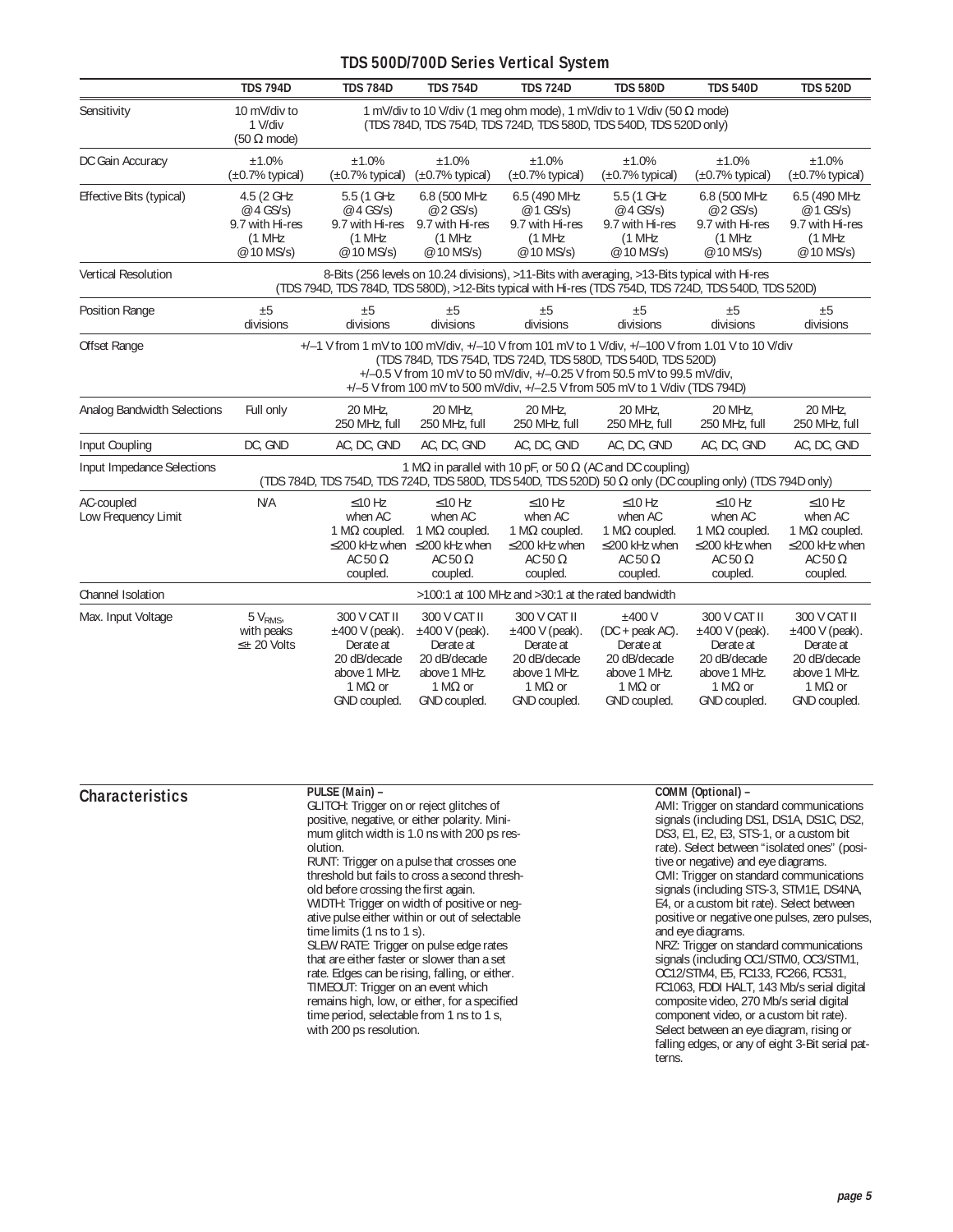#### **VIDEO (Optional) –**

Trigger on a particular line of individual, odd/even, or all fields. Trigger on a specific pixel of a line by using the video trigger with delay by events. 525/NTSC: Choose monochrome or color (studio-quality NTSC) sync formats.625/PAL: Choose monochrome or color (studio-quality PAL) sync formats.HDTV: Choose from 1125/60, 1050/60, 1250/50, and 787.5/60 HDTV formats.

#### **MEASUREMENT SYSTEM**

#### **Automatic Waveform Measurements –**

Period, frequency, + width, – width, rise time, fall time, + duty cycle, – duty cycle, delay, phase, burst width, high, low, max. min, peak to peak, amplitude, + overshoot, – overshoot, mean, cycle mean, RMS, cycle RMS, area, cycle area, extinction ratio (ratio, dB, %), and mean optical power. Continuous update of up to four measurements on any combination of waveforms.

**Measurement Statistics –** Display minimum and maximum or mean and standard deviation on any displayed single-waveform measurements.

**Thresholds –** Settable in percentage or voltage.

**Gating –** Any region of the waveform may be isolated for measurement using vertical bars.

**Snapshot –** Performs all measurements on any one waveform showing results from one instant in time.

**Cursor Measurements –** Absolute, Delta: Volts, Time, Frequency, and NTSC IRE and line number (with video trigger option).

**Cursor Types –** Horizontal bars (volts), vertical bars (time); operated independently or in tracking mode.

#### **WAVEFORM PROCESSING**

**Waveform Functions –** Sin(x)/x or linear interpolation, Average, Envelope. **Advanced Waveform Functions (optional on TDS 500D) –** FFT, Integration, Differentia-

tion. **Arithmetic Operators –** Add, Subtract, Mul-

tiply, Divide, Invert. **Autoset –** Single-button, automatic setup

on selected input signal for vertical, horizontal, and trigger systems. Also automatically normalizes signals to standard masks when used with the mask testing option.

**Waveform Limit Testing –** Compares incoming or math waveform to a reference waveform's upper and lower limits.

**Waveform Histograms –** Both vertical and horizontal histograms, with periodically updated measurements, allow statistical distributions to be analyzed over any region of the signal. For histograms on DPO acquisitions, both live and stored, the specified region can be repositioned and will update to reflect the underlying 3 dimensional data base, in both YT and XY modes (32 bits in shallow mode, 64 bits in deep mode).

**Mask Testing (Optional) –** In addition to the standard communication masks in the instrument, the masks can be edited on the screen. Together with automatic waveform scaling, the mask tests give rapid verification of a digital bit stream's conformance to pulse templates and eye pattern masks. For optical conformance testing, the internal Fibre Channel and SONET/SDH optical reference receiver filters provide convenient test setup which is compliant to industry standards.

## **ZOOM CHARACTERISTICS**

The zoom feature allows waveforms to be expanded or compressed in both vertical and horizontal axes. Allows precise comparison and study of fine waveform detail without affecting ongoing acquisitions. When used with Hi-res or Average acquisition modes, Zoom provides an effective vertical dynamic range or 1000 divisions or 100 screens. Zoom features not available on DPO operations.

**Dual Window Zoom –** Dual graticules simultaneously show selected and zoomed waveforms. Up to two zoom boxes show areas on the selected trace that are being magnified, and the two magnified areas can be overlapped for quick comparison. Color of zoomed trace matches selected trace.

#### **DISPLAY CHARACTERISTICS**

**Waveform Style –** Dots, vectors, variable persistence from 32 ms to 10 s, infinite persistence, and intensified samples.

**Color (TDS 794D, TDS 784D, TDS 754D, TDS 724D) –** Standard palettes and userdefinable color for waveforms, text, graticules, and cursors. Measurement text and cursor colors matched to waveform. Waveform collision areas highlighted with different color. Statistical waveform distribution shown with color grading through variable persistence.

#### **Color Grading (TDS 794D, TDS 784D, TDS 754D, TDS 724D) –** With variable

persistence selected, historical timing information is represented by temperature or spectral color scheme (or gray scale on TDS 580D, TDS 540D, TDS 520D) providing "z-axis" information about rapidly-changing waveforms.

**Graticules –** Full, grid, cross-hair, frame, and NTSC and PAL (with video trigger option).

#### **Format –**

YT and XY (and XYZ in DPO operation).

**Type –** 7 in. diagonal, NuColor™ liquid crystal full color shutter display, 256 color levels (TDS 700D); 7 in. diagonal, magnetic deflection, horizontal raster-scan monitor with P4 white phosphor (TDS 500D). **Resolution –** 640 horizontal by 480 vertical displayed pixels (VGA).

#### **COMPUTER INTERFACE**

**GPIB (IEEE-488.2) Programmability –** Full talk/listen modes. Control of all modes, settings, and measurements.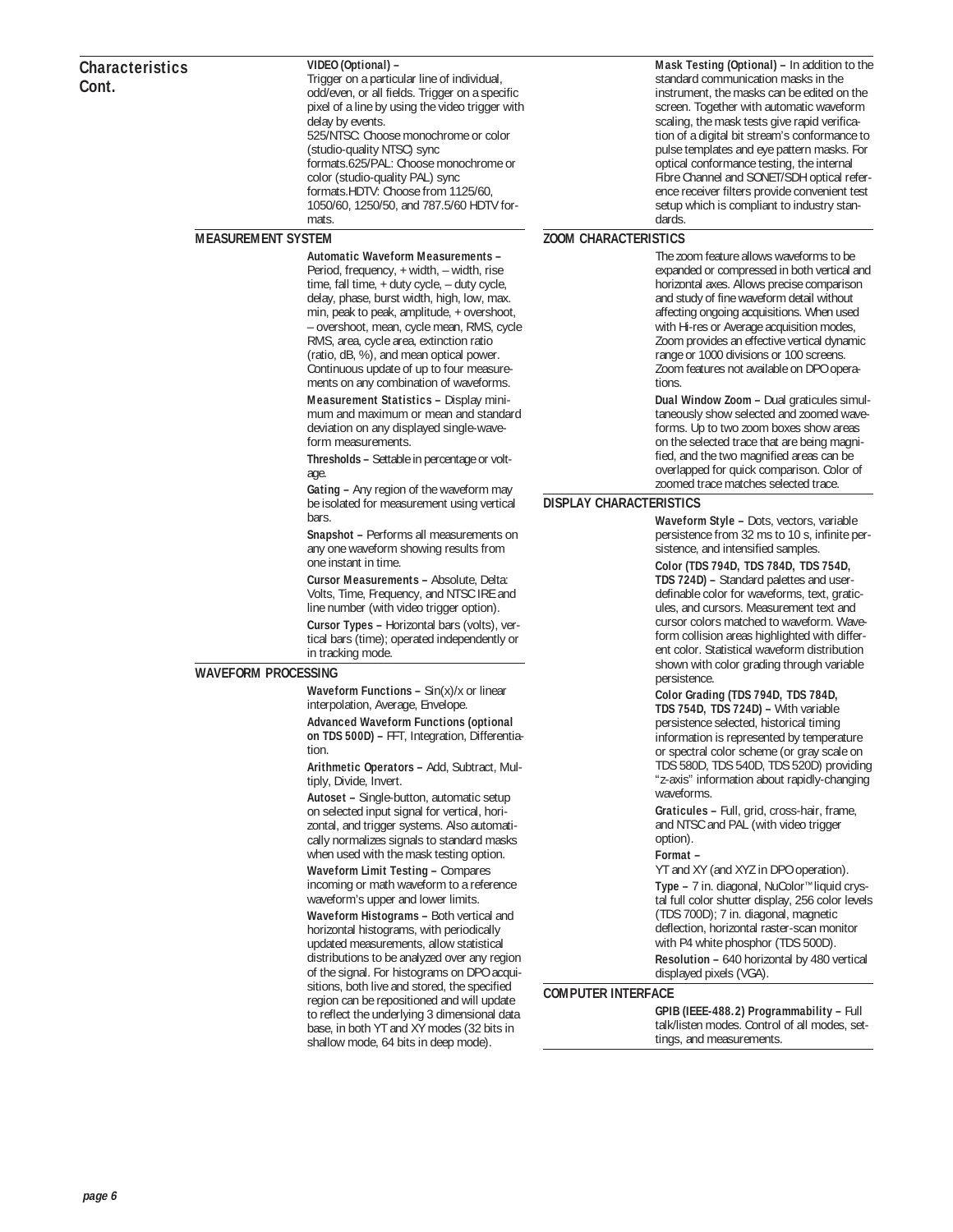## **HARDCOPY Characteristics Cont.**

**Printer –** HP Thinkjet, Deskjet, Laserjet, Epson, Interleaf, PostScript, TIFF, PCX, BMP, DPU411/412, RLE. **Plotter –** HPGL.

**Data –** MathCad, spreadsheet formats. **Interface –** GPIB standard.

**Hardcopy Interface (optional on TDS 500D) –** Centronics and RS-232 (talk only).

## **STORAGE**

**Non-volatile Waveform Storage –** 4 full 50 K records (Opt. 1M or 2M: 4 full 130 K records, 2 full 250 K records, or 1 compressed 500 K record) (TDS 794D, TDS 784D, TDS 754D, TDS 580D, TDS 540D); 2 full 50 K records (Opt. 1M or 2M: 2 full 130 K records or 1 full 250 K record) (TDS 724D, TDS 520D).

#### **Non-volatile Storage for Setups –** 10 front panel setups.

**Floppy Disk Drive –** Store reference waveforms, setups, and image files on 3.5 in. 1.44 MB or 720 K DOS-format floppy disk.

**Iomega Zip™ Drive Compatible –** Compatible for waveform and front panel setup file transfer to Iomega Zip™ Drive.

## **POWER REQUIREMENTS**

**Line Voltage Range –** 100 to 240 V RMS. **Line Frequency –** 45 to 440 Hz. **Power Consumption - 350 W max.** 

#### **ENVIRONMENTAL AND SAFETY**

#### **Temperature –**

Operating: +4°C to +50°C (floppy not used), +10°C to +50°C (floppy in use). Nonoperating: –22°C to +60°C.

#### **Humidity –**

Operating: To 80% RH at ≤32 °C. Derates to 30% RH at +45 °C. Non-operating: To 90% RH at ≤40 °C. Derates to 30% RH at +60 °C.

#### **Altitude –**

Operating: 15,000 ft. (hard disk not used), 10,000 ft. (hard disk in use). Non-operating: 40,000 ft.

**Electromagnetic Compatibility –** Meets or exceeds EN55011 Class A Radiated and Conducted Emissions; EN 50081-1; EN60555-2 Power Harmonics; FCC 47 CFR, Part 15. Subpart B, Class A; Australian EMC Framework; EN 50082-1

**Safety –** UL 3111-1, CSA-22.2 No. 1010.1

# **Physical Characteristics**

| <b>Dimensions</b>                | mm   | in.  |
|----------------------------------|------|------|
| Height with feet                 | 193  | 7.6  |
| Height without feet              | 178  | 7    |
| Width with handle                | 445  | 17.5 |
| Depth with front cover installed | 434  | 17.1 |
| Weight                           | kq   | lbs. |
| Net approximately                | 14.1 | 31   |
| Shipping Weight<br>approximately | 25.4 | 56   |

**Ordering Information Cont.**

**TDS 794D Digital Phosphor Oscilloscope. TDS 784D Digital Phosphor Oscilloscope. TDS 754D Digital Phosphor Oscilloscope. TDS 724D Digital Phosphor Oscilloscope. TDS 580D Digital Phosphor Oscilloscope. TDS 540D Digital Phosphor Oscilloscope. TDS 520D Digital Phosphor Oscilloscope.**

#### **INCLUDED ACCESSORIES**

**Probes –** 4 each P6139A passive probes (TDS 754D, TDS 540D), 2 each P6139A (TDS 724D, TDS 520D).

**Documentation –** Quick Reference in 9 languages (020-2235-00), User Manual (071- 0130-00), Technical Reference (071-0135- 00), Programmer's Manual (063-3006-00) in MS-Help format on floppy disk, and NIST, MIL-STD-45662A and ISO9000 calibration certificate.

**Accessories –** Front Cover (200-3696-01), US power cord (161-0230-01), and accessory pouch (016-1268-00; TDS 794D, TDS 784D, TDS 754D, TDS 724D).

#### **INSTRUMENT OPTIONS**

**Opt. 05 –** Add video trigger (NTSC, PAL, HDTV, FlexFormat™). (Not available on the TDS 794D)

**Opt. 1M –** Add 130 K/channel memory length (500 K max on TDS 794D, TDS 784D, TDS 754D, TDS 580D, TDS 540D) 250 K max (TDS 724D, TDS 520D).

**Opt. 2M –** Add 2M/channel memory length (8 M max on TDS 794D, TDS 784D, TDS 754D, TDS 580D, TDS 540D; 4 M max on TDS 724D, TDS 520D). Includes internal hard disk drive.

**Opt. 13 (TDS 580D, TDS 540D, TDS 520D only) –** Add RS-232C and Centronics hardcopy interfaces.

**Opt. 2F (TDS 580D, TDS 540D, TDS 520D only) –** Extended waveform math: FFT, integration, and differentiation.

#### **COMMUNICATION SIGNAL ANALYZER OPTIONS**

**Opt. 2C – Communication Signal Analyzer;** includes comm triggers and communication mask testing.

**Opt. 3C –** Short-wavelength (Fibre Channel FC133, FC266, FC513, FC1063) Optical Reference Receiver; includes P6701B and system calibration (Not Available on the TDS 794D).

**Opt. 4C –** Long-wavelength (SONET/SDH OC1/STM0, OC3/STM1, OC12/STM4) Optical Reference Receiver; includes P6703B and system calibration (Not Available on the TDS 794D).

#### **INSTRUMENT PROBE OPTIONS\*1**

**Opt. 31** (TDS 794D only) – Add 1 each P6339A buffered passive probe.

**Opt. 32** (TDS 794D only) – Add 1 each P6217 active probe.

**Opt. 33** (TDS 794D, TDS 784D, TDS 580D only) – Add 1 each P6158 low capacitance probe.